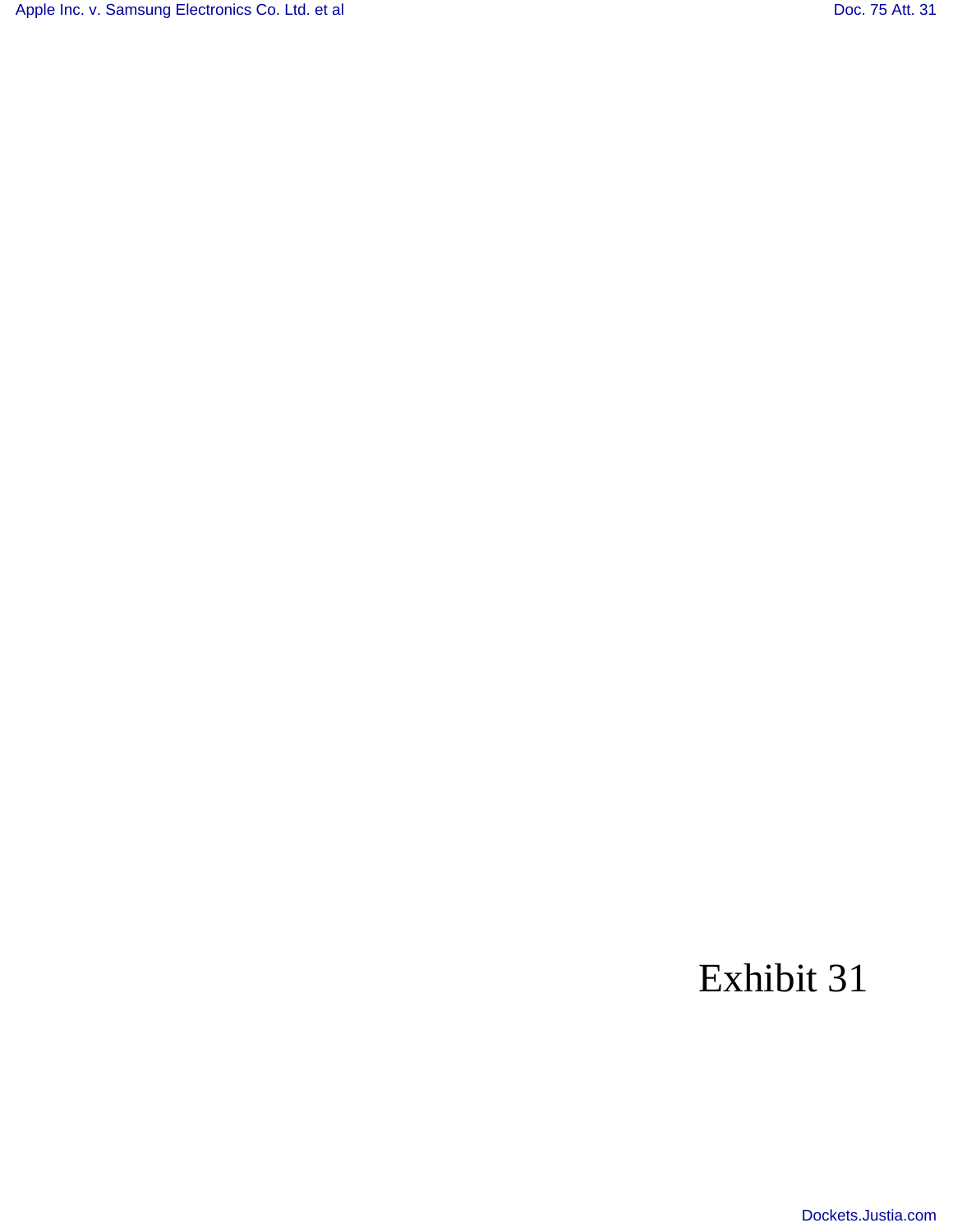First Look: Samsung Vibrant Rips Off iPhone 3G Design | Gadget Lab | Wired.com

**Gadget Lab** experience that the contract of the contract of the contract of the contract of the contract of the contract of the contract of the contract of the contract of the contract of the contract of the contract of t Hardware News and Reviews Previous post and the previous post of the set of the set of the set of the set of the set of the set of the set of the set of the set of the set of the set of the set of the set of the set of the set of the set of the set Next post

## **First Look: Samsung Vibrant Rips Off iPhone 3G Design**

By Priya Ganapati  $\boxtimes$  July 15, 2010 | 7:00 am | Categories: Phones



*Updated at 12.30 EST to change the release date of the phone*

Samsung's latest phone, the Vibrant, has the body of an iPhone and the brains of an Android.

The Vibrant's industrial design is shockingly similar to the iPhone 3G: The rounded curves at the corners, the candybar shape, the glossy, black finish and the chrome-colored metallic border around the display. The Vibrant even has its volume and ringer buttons in almost the same spot as the iPhone 3G.

But if you are willing to get past the derivative design, the Vibrant has some sweet tech specs. The Vibrant is part of Samsung's new portfolio of Android devices collectively called 'Galaxy S.'

The Vibrant has a 4-inch AMOLED screen that's bright and vivid and the 1-GHz Hummingbird processor makes the device pretty zippy. There's GPS, Wi-Fi and a 5-megapixel camera. Overall, the phone (weighing 4.16 ounces) feels remarkably light. By comparison, the iPhone 3G weighs around 4.7 ounces.